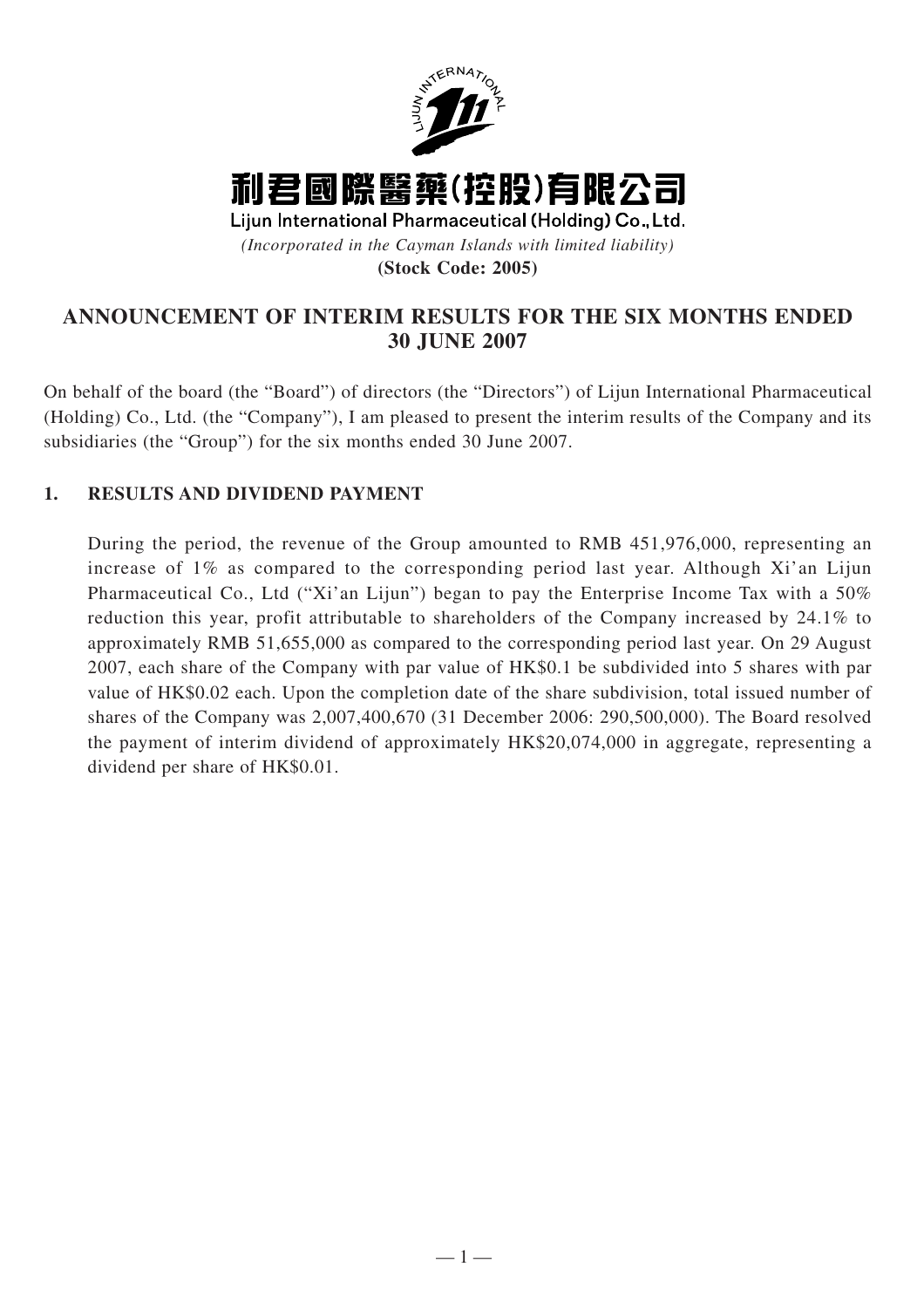### **2. BUSINESS REVIEW**

The business operation of the Company remained stable with growth during the period. With the State's reformation to enlarge the community and rural medical systems, the overall pharmaceutical industry were starting to revive. The sale momentum of the major branded medical products and low-priced general medicines was encouraging.

|                                   | For the six months ended 30 June |            |                |            |        |  |
|-----------------------------------|----------------------------------|------------|----------------|------------|--------|--|
|                                   | 2007                             |            | 2006           |            |        |  |
|                                   |                                  | Percentage |                | Percentage |        |  |
|                                   | <b>Sales</b>                     | of sales   | <b>Sales</b>   | of sales   | Change |  |
|                                   | <b>RMB'000</b>                   | $\%$       | <b>RMB'000</b> | $\%$       | $\%$   |  |
| Antibiotics                       |                                  |            |                |            |        |  |
| — Lijunsha                        | 219,901                          | 48.7       | 212,086        | 47.4       | 3.7    |  |
| $-$ Paiqi                         | 46,071                           | 10.2       | 44,615         | 10.0       | 3.3    |  |
| — Other antibiotics               | 58,765                           | 13.0       | 70,304         | 15.7       | (16.4) |  |
| <b>Total sales of antibiotics</b> | 324,737                          | 71.9       | 327,005        | 73.1       | (0.7)  |  |
| Non-antibiotics finished          |                                  |            |                |            |        |  |
| medicines                         | 86,604                           | 19.1       | 77,829         | 17.4       | 11.3   |  |
| Sales of bulk pharmaceuticals     | 39,804                           | 8.8        | 39,445         | 8.8        | 0.9    |  |
| Others                            | 831                              | 0.2        | 3,302          | 0.7        | (74.9) |  |
| Group's total sales               | 451,976                          | <b>100</b> | 447,581        | 100        | 1.0    |  |

### **(1) The market of antibiotics products reflected stable development**

Sales of our core product, Lijunsha, was RMB 219,901,000 during the period, representing a growth of 3.7% as compared to the corresponding period last year. The sales of Paiqi product amounted to RMB 46,071,000, representing a growth of 3.3%. Affected by a number of factors such as price reduction, the sales of other antibiotics products including Cephalosporins products decreased by 16.4% as compared to the corresponding period last year. The overall sales of antibiotics products still accounted for 71.9% of the total revenue of the Company.

### **(2) Non-antibiotic finished medicine products showed rapid growth**

With the advantages of Lijun's brand and quality, the non-antibiotic finished medicine products remained on the track of agreeable growth against the background of the expanding rural and city community markets. The total sales of non-antibiotic finished medicine products amounted to RMB 86,604,000, representing an increase of 11.3% as compared to the corresponding period last year.

 $-2-$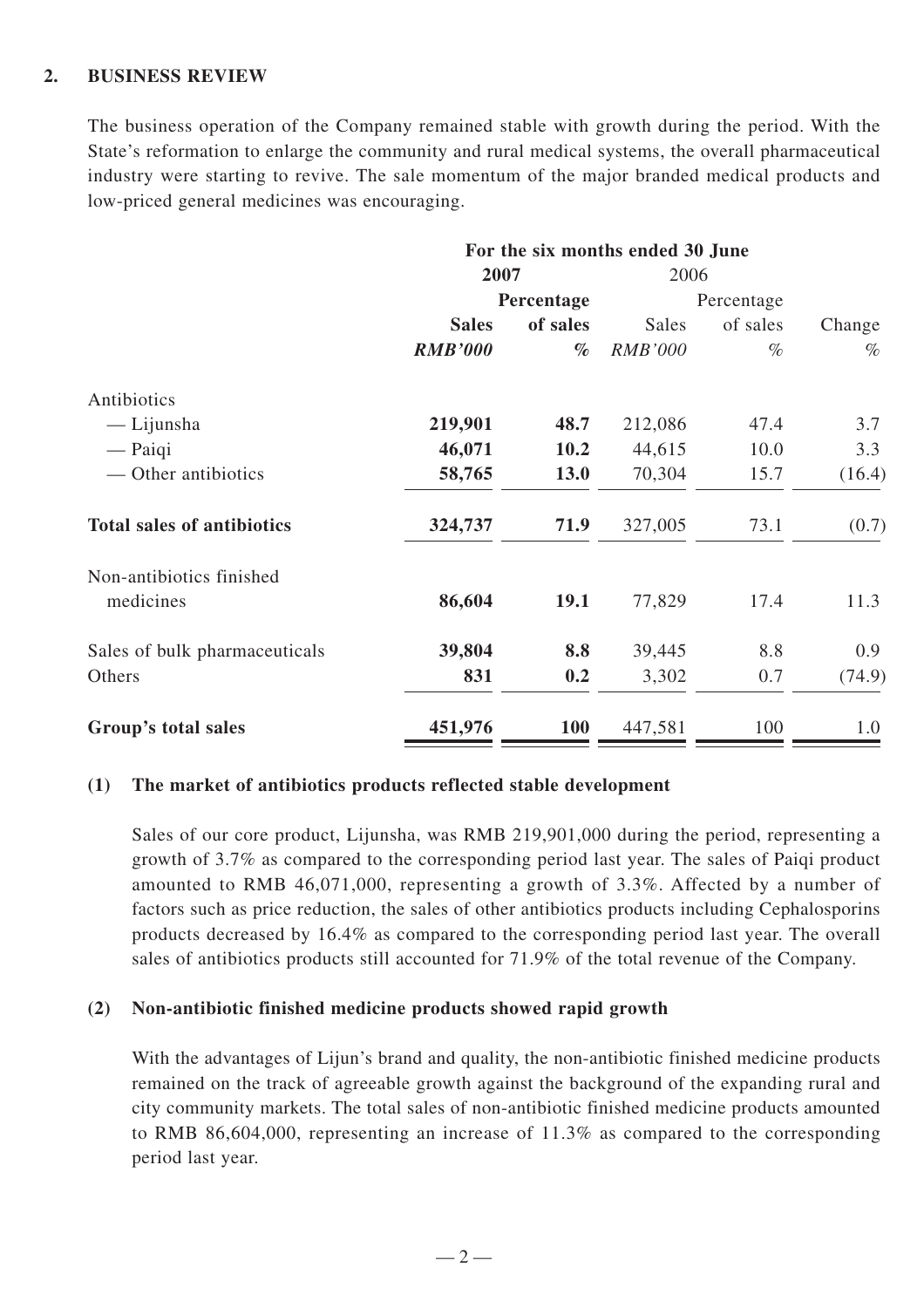### **(3) The Company recorded material progress in acquisition and mergers**

On 29 June 2007, the Company successfully acquired 100% equity interest of New Orient Investments Limited, and in turn obtained the entire assets and businesses of Shijiazhuang No. 4 Pharmaceutical Co., Ltd ("No. 4 Pharm"). The completion of such acquisition speeded up the broadening of the capital scale, business scale and profit scale, which further enhanced the development of the Company. In the meantime, it removed the reliance of the company results upon the sales of antibiotics, the situation of the results' reliance on Xi'an Lijun since the listing has been changed, which was of significant importance to the Company's long-term development. The results of No. 4 Pharm was fully accounted for in the consolidated financial statements of the Group starting from 1 July 2007.

# **3. OUTLOOK**

# **(1) The sales and scale of Lijunsha being the leading product and the sales of general medicines will continue its stable development**

Following the deepening of the State's medical system reform, the entire pharmaceutical industry is gradually taking off from the low point, heading for an accelerated growth. The Company will continue to take advantage of its brand recognition and sales network in order to expand the rural and city community markets, maintain the leading position in Macrolide antibiotics and increase the sales of a number of general medical products which target on a large range of diseases while delivering good curative effect.

### **(2) The pharmaceutical products of fluid infusion will realize significant contribution**

The fluid infusion market is now transiting from glass bottle packing to plastic bottle and soft bag packing. As plastic bottle and soft bag packing ensures product quality and enhances transportation, it accounts for more than 90% market share in the international market, whereas in China, infusion products in glass bottle packing has long been the mainstream with the production volume of plastic bottle and soft bag packing accounting for less than 10%. With rising awareness of medicine consumption safety, plastic bottle and soft bag packing infusion products are replacing glass bottle packing rapidly in recent years. It is expected that such trend will persist. The Company will leverage on its edge in its production, technology, quality and scale of plastic bottle and soft bag packed infusion fluid, grasping the opportunity to expand the market share in this sector.

While the Company establishes an advantage of scale in respect of basic infusion products, its curative infusion products in the cerebro-cardiovascular, antibiotics, antifungal and synthetic antiseptics aspects also form a diversified and comprehensive production and operational capability. Among them, new products such as Fluconazole and Sodium Chloride Injection, Gatifloxacin Lactate and Sodium Chloride Injection as well as Sodium Ozagrel and Sodium Chloride Injection with good curative results are well positioned to enjoy obvious advantages in market expansion and good development potentials, which in turn facilitate a branding effect and market recognition and the positioning of these products as the leading products among similar types of medicines.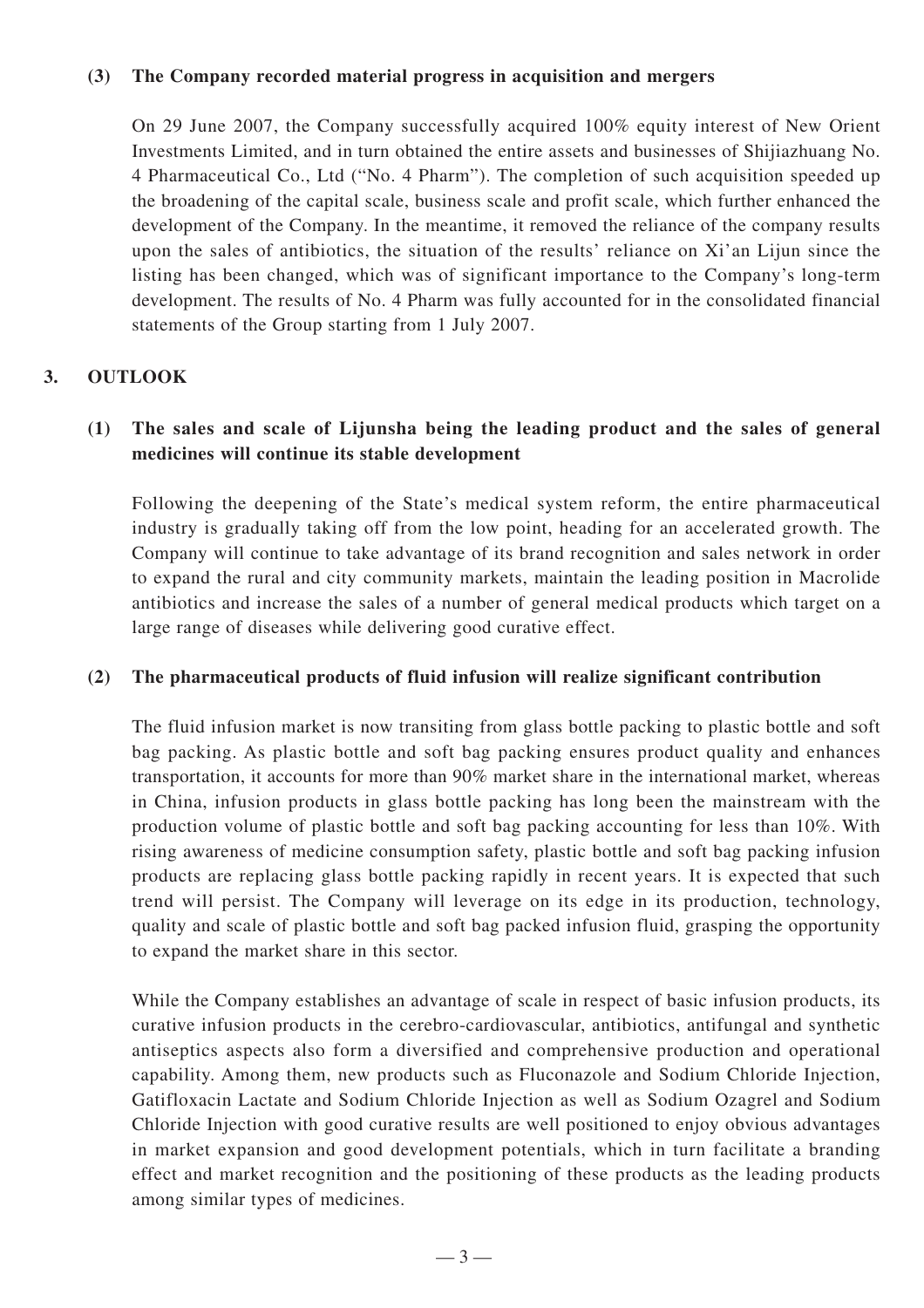Being the Company's new business, it is expected that the sales income of the pharmaceutical products of fluid infusion will account for over 40% of the Company's total sales amount.

### **(3) Launch of OTC pharmaceutical products and healthcare products on the market gradually**

OTC pharmaceutical products and healthcare products form the growth points in the Company's future development. The Company has invested approximately RMB 80,000,000 to establish the production line for modern soft capsules and modern oral solution. However, due to the regulation changes of the entire medicine industry by the State, the approval licenses of several new products could not be obtained on time. The Company expects that the production line for modern soft capsules will commence operation within the year while the establishment of the production line for modern oral solution will be completed within the year.

# **(4) Integration of modern Chinese medicine business to make it one of the Company's core businesses as soon as possible**

The Company further acquired the interest of Shaanxi Rejoy Heng Xin Tang Pharmaceutical Co., Ltd in June 2007, since then Group held 75.5% of its equity interest, and changed its name to Shaanxi Lijun Modern Chinese Medicine Co., Ltd in August 2007, making it to be the platform for modern Chinese medicine development for the Company. A number of unique products such as Kangnaoshuai capsules (抗腦衰膠囊), Miaoji Pills and Shayuanzi Granule will be launched in an effort to realize the scaled sales within years.

### **(5) Acquisition and mergers are still our development strategy**

The pharmaceutical industry is now undergoing a long-term restructuring phase. We will fully leverage on our branding advantages in China to search for all possible acquisition and mergers opportunities, with the objective to provide more resources for the Company's rapid development.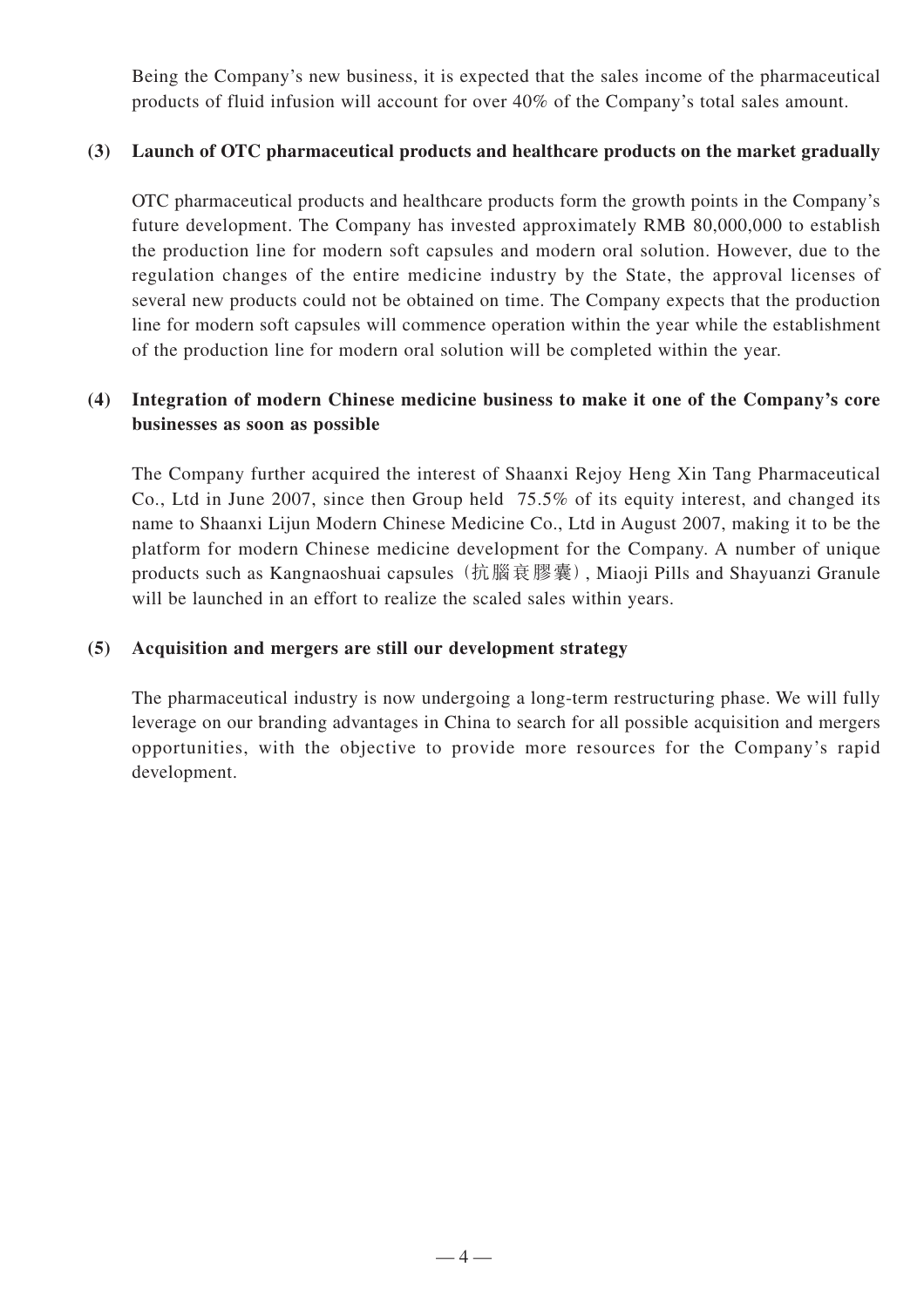# **CONDENSED CONSOLIDATED INTERIM STATEMENT OF INCOME**

*(All amounts in RMB thousands unless otherwise stated)*

|                                                                      |                       |                  | Six months ended 30 June |  |
|----------------------------------------------------------------------|-----------------------|------------------|--------------------------|--|
|                                                                      |                       | 2007             | 2006                     |  |
|                                                                      | <b>Note</b>           | <b>Unaudited</b> | Unaudited                |  |
| Revenue                                                              | $\mathfrak{Z}$        | 451,976          | 447,581                  |  |
| Cost of sales                                                        |                       | (226, 072)       | (213, 403)               |  |
| <b>Gross profit</b>                                                  |                       | 225,904          | 234,178                  |  |
| Other gain $-$ net                                                   | $\overline{7}$        | 21,701           | 176                      |  |
| Selling and marketing costs                                          |                       | (117, 745)       | (121, 996)               |  |
| General and administrative expenses                                  |                       | (62, 746)        | (61, 215)                |  |
| <b>Operating profit</b>                                              | $\overline{7}$        | 67,114           | 51,143                   |  |
| Finance income                                                       |                       | 1,341            | 3,182                    |  |
| Finance costs                                                        |                       | (7, 101)         | (3,294)                  |  |
| Finance costs — net                                                  |                       | (5,760)          | (112)                    |  |
| Profit before income tax                                             |                       | 61,354           | 51,031                   |  |
| Income tax expenses                                                  | $\boldsymbol{\delta}$ | (9,699)          | 273                      |  |
| Profit for the half year                                             |                       | 51,655           | 51,304                   |  |
| <b>Attributable to:</b>                                              |                       |                  |                          |  |
| - Equity holders of the Company                                      |                       | 51,655           | 41,615                   |  |
| — Minority interest                                                  |                       |                  | 9,689                    |  |
|                                                                      |                       | 51,655           | 51,304                   |  |
| Earnings per share for profit attributable                           |                       |                  |                          |  |
| to the equity holders of the Company<br>(expressed in RMB per share) |                       |                  |                          |  |
| — Basic                                                              | 9                     | 0.035            | 0.029                    |  |
| - Diluted                                                            | $\mathcal{G}$         | 0.032            | 0.029                    |  |
|                                                                      |                       |                  |                          |  |
| <b>Dividends</b>                                                     | 10                    | 19,560           | 20,933                   |  |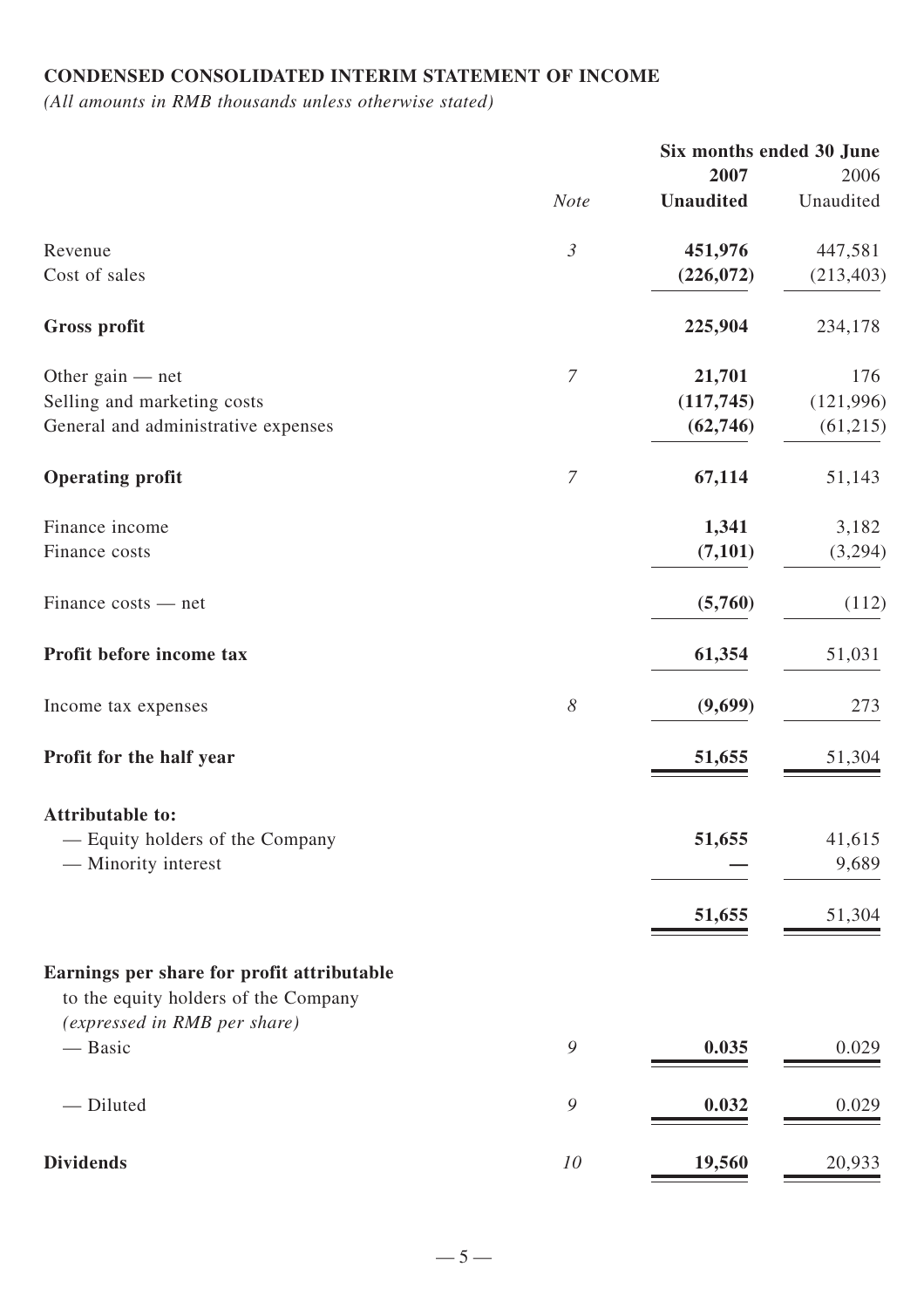# **CONDENSED CONSOLIDATED INTERIM BALANCE SHEET**

*(All amounts in RMB thousands unless otherwise stated)*

|                | 30 June          | 31 December                                                 |
|----------------|------------------|-------------------------------------------------------------|
|                | 2007             | 2006                                                        |
| <b>Note</b>    | <b>Unaudited</b> | Audited                                                     |
|                |                  |                                                             |
|                |                  |                                                             |
|                | 64,565           | 6,945                                                       |
|                | 635,616          | 359,943                                                     |
| 11             | 517,478          | 6,983                                                       |
|                | 8,610            | 8,402                                                       |
|                | 3,662            | 609                                                         |
|                | 1,229,931        | 382,882                                                     |
|                |                  |                                                             |
|                | 135,494          | 85,485                                                      |
| $\overline{4}$ | 310,273          | 215,867                                                     |
|                |                  |                                                             |
|                |                  |                                                             |
|                |                  | 47,039                                                      |
|                |                  | 16,248                                                      |
|                |                  | 167,387                                                     |
|                | 688,307          | 532,026                                                     |
|                | 1,918,238        | 914,908                                                     |
|                |                  |                                                             |
|                |                  |                                                             |
|                |                  |                                                             |
|                |                  | 30,229<br>472,088                                           |
|                |                  |                                                             |
|                | 1,061,290        | 502,317                                                     |
|                | 670              |                                                             |
|                | 1,061,960        | 502,317                                                     |
|                | 5                | 5,775<br>50,287<br>37,443<br>149,035<br>40,948<br>1,020,342 |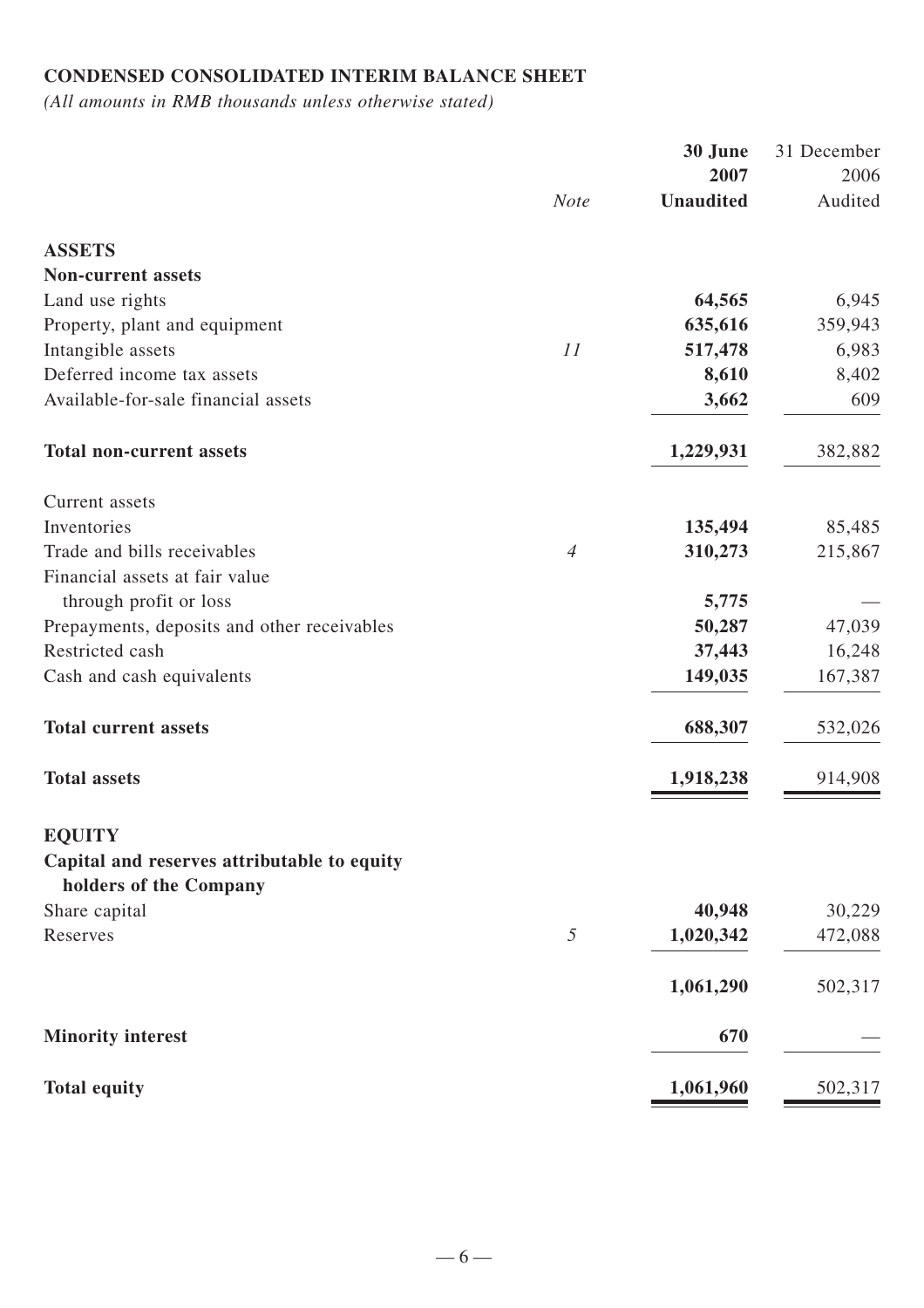|                                              |             | 30 June          | 31 December |
|----------------------------------------------|-------------|------------------|-------------|
|                                              |             | 2007             | 2006        |
|                                              | <b>Note</b> | <b>Unaudited</b> | Audited     |
| <b>LIABILITIES</b>                           |             |                  |             |
| <b>Non-current liabilities</b>               |             |                  |             |
| Long-term bank borrowings                    |             | 29,488           | 28,131      |
| Long-term payables                           |             | 12,941           | 12,713      |
| Convertible bonds                            | 12          | 148,034          |             |
| Deferred income tax liabilities              | 11, 12      | 40,106           |             |
| <b>Total non-current liabilities</b>         |             | 230,569          | 40,844      |
| <b>Current liabilities</b>                   |             |                  |             |
| Trade and bills payables                     | 6           | 139,478          | 52,192      |
| Deposits and advance receipts                |             |                  |             |
| from customers                               |             | 16,306           | 10,348      |
| Accruals and other payables                  |             | 102,925          | 96,649      |
| Income tax payable                           |             | 21,892           | 14,628      |
| Dividend payable                             |             | 11,061           | 2,582       |
| Amount due to minority shareholder           |             |                  |             |
| of a subsidiary                              |             | 11,742           | 11,742      |
| Short-term bank borrowings                   |             | 288,064          | 169,188     |
| Current portion of long-term                 |             |                  |             |
| bank borrowings                              |             | 30,590           | 12,057      |
| Current portion of long-term payables        |             | 3,651            | 2,361       |
| <b>Total current liabilities</b>             |             | 625,709          | 371,747     |
| <b>Total liabilities</b>                     |             | 856,278          | 412,591     |
| <b>Total equity and liabilities</b>          |             | 1,918,238        | 914,908     |
| Net current assets                           |             | 62,598           | 160,279     |
| <b>Total assets less current liabilities</b> |             | 1,292,529        | 543,161     |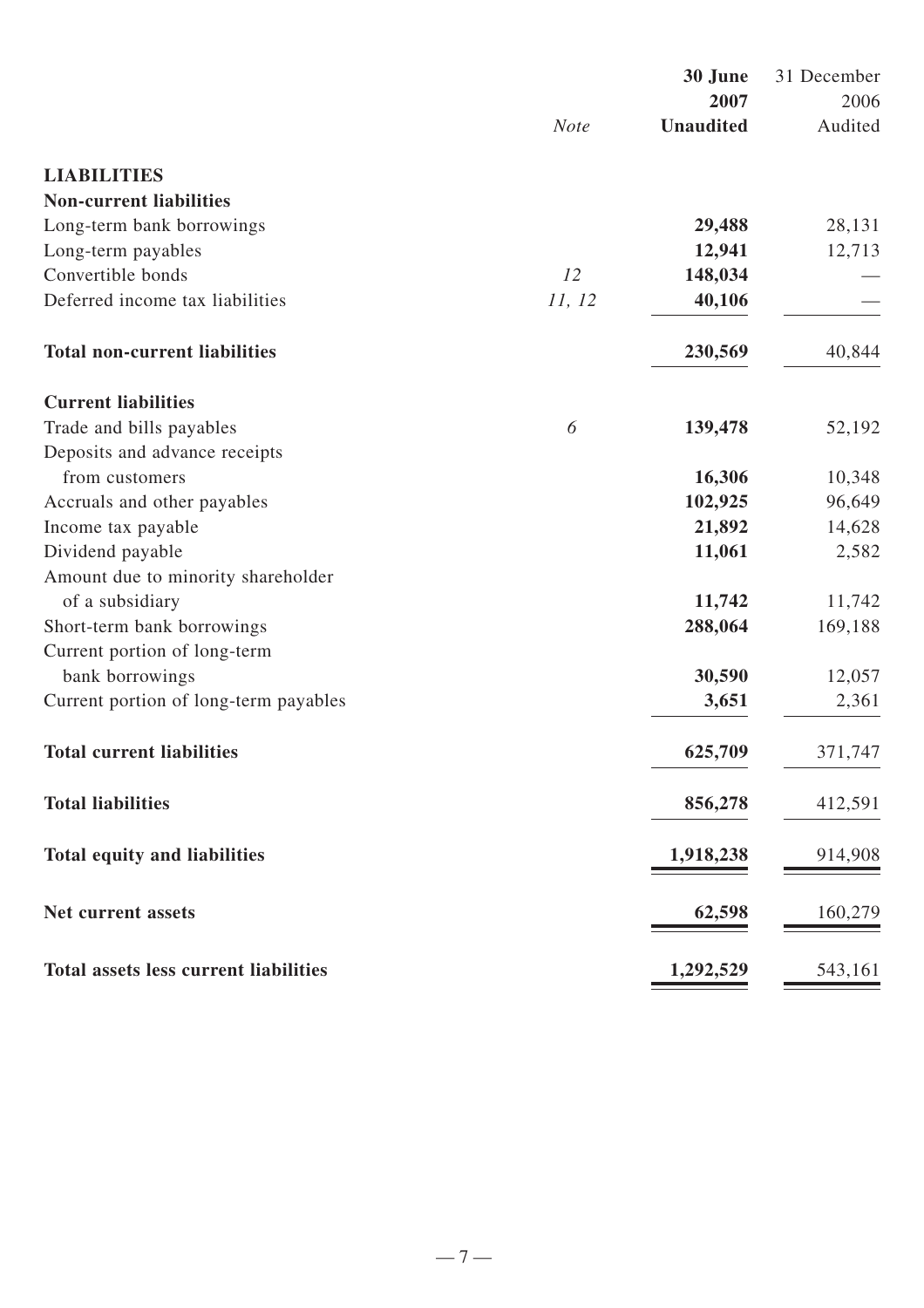### **1. Basis of preparation**

This unaudited condensed consolidated interim financial information for the half year ended 30 June 2007 has been prepared in accordance with Hong Kong Accounting Standard ("HKAS") 34, 'Interim Financial Reporting'. The condensed consolidated interim financial information should be read in conjunction with the annual financial statements for the year ended 31 December 2006.

### **2. Accounting policies**

The accounting policies adopted are consistent with those of the annual financial statements for the year ended 31 December 2006 as described in the annual financial statements for the year ended 31 December 2006.

The following new standards, amendments to standards and interpretations are mandatory for financial year ending 31 December 2007. It is not expected to have any impact on the Group financial statements except that the adoption of HKFRS 7 and the amendment of HKAS 1 will result in additional disclosure on the sensitivity analysis to market risk on capital disclosures.

- HKFRS7, "Financial instruments: Disclosures, effective for annual periods beginning on or after 1 January 2007. Amendment to HKAS 1, "Capital disclosures", effective for annual periods beginning on or after 1 January 2007;
- HK(IFRIC)-Int 8, "Applying the Restatement Approach under HKAS 29, Financial Reporting in Hyperinflationary Economies", effective for annual periods beginning on or after 1 March 2006;
- HK(IFRIC)-Int 8, "Scope of HKFRS 2, effective for annual periods beginning on or after 1 May 2006;
- HK(IFRIC)-Int 9, "Reassessment of Embedded Derivatives", effective for annual periods beginning on or after 1 June 2006; and
- HK(IFRIC)-Int 10, "Interim Financial Reporting and Impairment", effective for annual periods beginning on or after 1 November 2006.

The following new standards, amendments to standards and interpretations have been issued but are not effective for 2007 and have not been early adopted:

- HKFRS 8, "Operating Segments", effective for annual periods beginning on or after 1 January 2009. This standard supersedes HKAS 14 Segment Reporting, under which segments were identified and reported on risk and return analysis. Items were reported on the accounting policies used for external reporting. Under HKFRS 8, segments are components of an entity regularly reviewed by an entity's chief operating decision-maker. Items are reported based on the internal reporting. Management is currently assessing the impact of HKFRS 8 on the Group's operations. The Group will apply HKFRS 8 with effect from 1 January 2009;
- HK(IFRIC)-Int 11, "HKFRS 2 Group and Treasury Share Transactions", effective for annual periods beginning on or after 1 March 2007. It clarifies the application of share-based payment to certain share-based payment arrangements involving the entity's own equity instruments and to arrangements involving equity instruments of the entity's parent. The Group will apply HK(IFRIC)-Int 11 from 1 January 2008;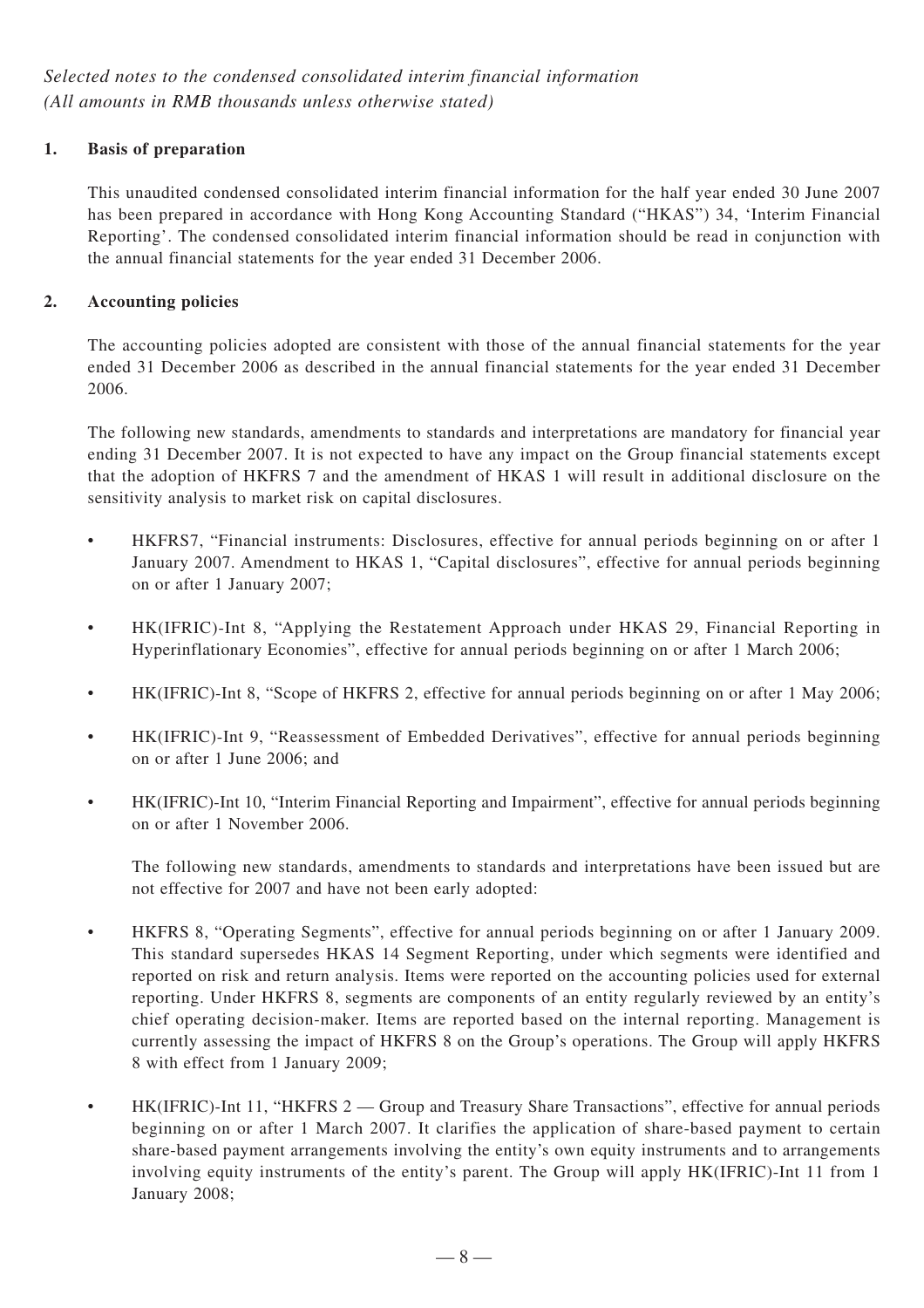- HK(IFRIC)-Int 12, "Service Concession Arrangements", effective for annual periods beginning on or after 1 January 2008. Management do not expect the interpretation to be relevant for the Group; and
- HKAS 23 (Revised), "Borrowing Cost", effective for annual periods beginning on or after 1 January 2009. The revised HKAS 23 removes the option of immediately recognising the borrowing costs as an expense, and requires an entity to capitalise borrowing costs directly attributable to the acquisition, construction or production of a qualifying asset as part of the cost of that assets. The revised HKAS 23 only applies to qualifying assets measured at cost and excludes inventories that are routinely manufactured, or otherwise produced in large quantities on a repetitive basis. Management is currently assessing the impact of the revised HKAS 23 on the Group's operations.

#### **3. Segment information**

The Group primarily operates in one business segment — manufacturing and sale of pharmaceutical products. It operates principally in one geographical segment — the PRC. Substantially all of the Group's assets were located in the PRC. Accordingly, no analysis of segment information is presented.

|                                          | Six months ended 30 June |           |  |
|------------------------------------------|--------------------------|-----------|--|
|                                          | 2007                     | 2006      |  |
|                                          | <b>Unaudited</b>         | Unaudited |  |
| Sales:                                   |                          |           |  |
| - Sales of pharmaceutical products       | 451,643                  | 446,386   |  |
| — Processing income                      | 184                      | 829       |  |
| — Sales of raw materials and by products | 149                      | 366       |  |
|                                          | 451,976                  | 447,581   |  |

#### **4. Trade and bills receivables**

The Group generally required its customers to settle sales invoices within 3 months. Ageing analysis of trade and bills receivables is as follows:

|                                               | As at            |             |  |
|-----------------------------------------------|------------------|-------------|--|
|                                               | 30 June          | 31 December |  |
|                                               | 2007             | 2006        |  |
|                                               | <b>Unaudited</b> | Audited     |  |
| Within 3 months                               | 243,768          | 182,551     |  |
| 4 to 6 months                                 | 47,204           | 24,027      |  |
| 7 to 12 months                                | 20,169           | 14,185      |  |
| 1 to 2 years                                  | 6,737            | 2,265       |  |
| 2 to 3 years                                  | 386              | 683         |  |
| More than 3 years                             | 5,023            | 3,843       |  |
|                                               | 323,287          | 227,554     |  |
| Less: provision for impairment of receivables | (13, 014)        | (11,687)    |  |
|                                               | 310,273          | 215,867     |  |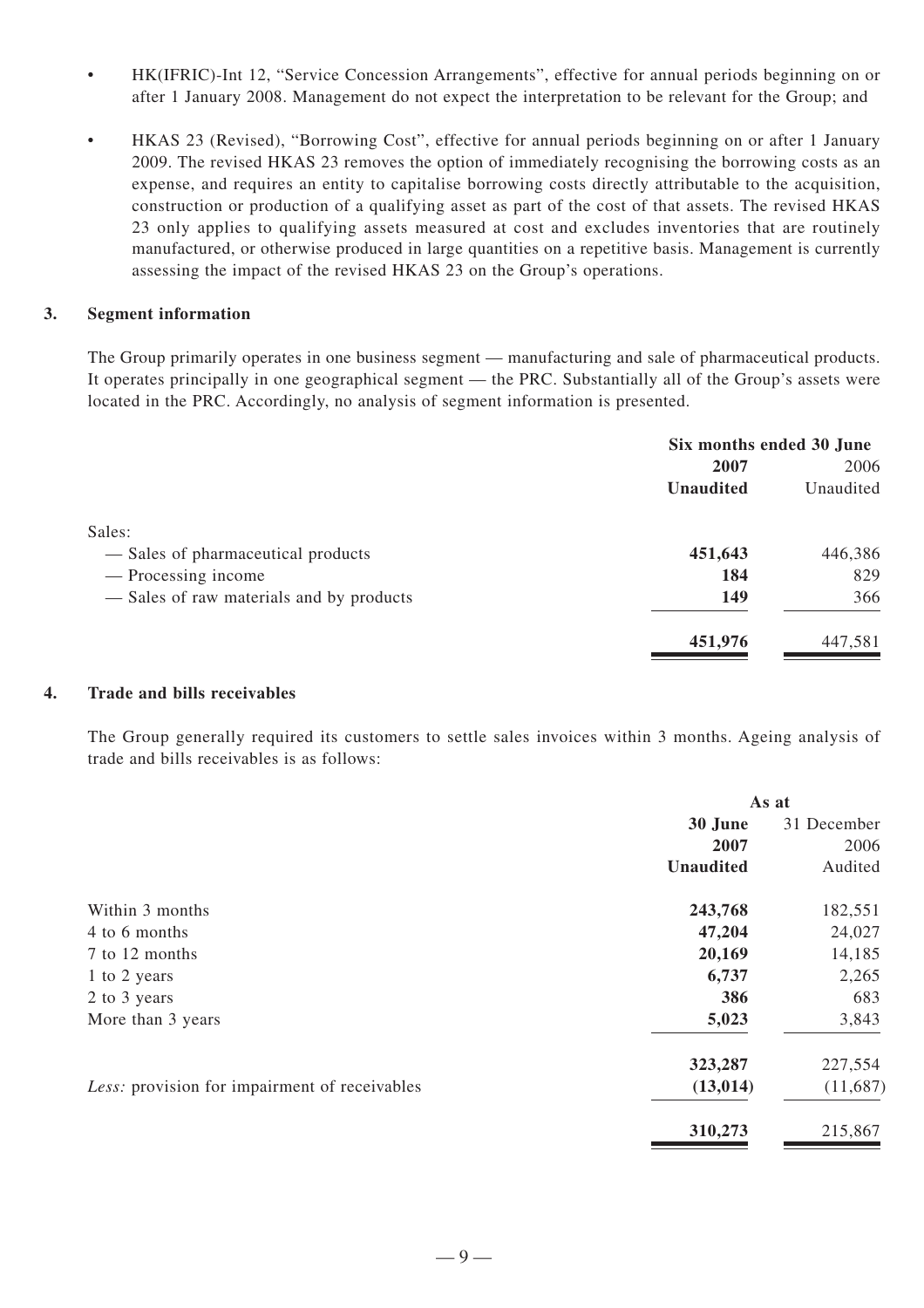#### **5. Reserves**

|                                      | <b>Unaudited</b>        |                                |                                          |                               |                      |              |
|--------------------------------------|-------------------------|--------------------------------|------------------------------------------|-------------------------------|----------------------|--------------|
|                                      | <b>Share</b><br>premium | Capital<br>reserve<br>(Note a) | <b>Statutory</b><br>reserves<br>(Note b) | <b>Exchange</b><br>difference | Retained<br>earnings | <b>Total</b> |
| At 1 January 2006                    | 121,239                 | 168,752                        | 59,753                                   |                               | 120,752              | 470,496      |
| Profit for the half year             |                         |                                |                                          |                               | 41,615               | 41,615       |
| Exchange difference                  |                         |                                |                                          | (2,352)                       |                      | (2, 352)     |
| Dividends<br>Acquisition of minority |                         |                                |                                          |                               | (47, 848)            | (47, 848)    |
| interest of a subsidiary             |                         | (11,859)                       |                                          |                               |                      | (11, 859)    |
| At 30 June 2006                      | 121,239                 | 156,893                        | 59,753                                   | (2,352)                       | 114,519              | 450,052      |

|                                                                          |                         |                                |                                                                    | <b>Unaudited</b>                         |                               |                             |              |
|--------------------------------------------------------------------------|-------------------------|--------------------------------|--------------------------------------------------------------------|------------------------------------------|-------------------------------|-----------------------------|--------------|
|                                                                          | <b>Share</b><br>premium | Capital<br>reserve<br>(Note a) | <b>Equity</b><br>component of<br>convertible<br>bonds<br>(Note 18) | <b>Statutory</b><br>reserves<br>(Note b) | <b>Exchange</b><br>difference | <b>Retained</b><br>earnings | <b>Total</b> |
| At 1 January 2007                                                        | 121,239                 | 156,893                        |                                                                    | 70,989                                   | (2,652)                       | 125,619                     | 472,088      |
| Profit for the half year                                                 |                         |                                |                                                                    |                                          |                               | 51,655                      | 51,655       |
| Exchange difference                                                      |                         |                                |                                                                    |                                          | (850)                         |                             | (850)        |
| Dividends                                                                |                         |                                |                                                                    |                                          |                               | (20,077)                    | (20,077)     |
| Issue of convertible bonds<br>(Note 12)<br>Dilution of minority interest |                         |                                | 9,073                                                              |                                          |                               |                             | 9,073        |
| of a subsidiary                                                          |                         | (670)                          |                                                                    |                                          |                               |                             | (670)        |
| Issue of share capital                                                   | 509,123                 |                                |                                                                    |                                          |                               |                             | 509,123      |
| At 30 June 2007                                                          | 630,362                 | 156,223                        | 9,073                                                              | 70,989                                   | (3,502)                       | 157,197                     | 1,020,342    |

#### *(a) Capital reserve*

Capital reserve of the Company includes the difference between the Company's 80% share in paid-up capital of Xi'an Lijun Pharmaceutical Co., Ltd. and the nominal value of the share capital issued by the Company upon the Reorganisation.

#### *(b) Statutory reserves*

In accordance with the PRC regulations and the Articles of the Association of the Group's subsidiaries established in the PRC, each of the Group's subsidiaries is required to set aside 10% of its statutory net profit for the year after offsetting any prior years' accumulative losses as determined under the PRC accounting regulations to the statutory surplus reserve fund before distributing their net profit. When the balance of such reserve reaches 50% of each PRC subsidiary's share capital, any further appropriation is optional. The statutory surplus reserve fund can be utilised to offset prior years' losses or to issue bonus shares. However, such statutory surplus reserve fund must be maintained at a minimum of 25% of the PRC subsidiary's share capital after such issuance.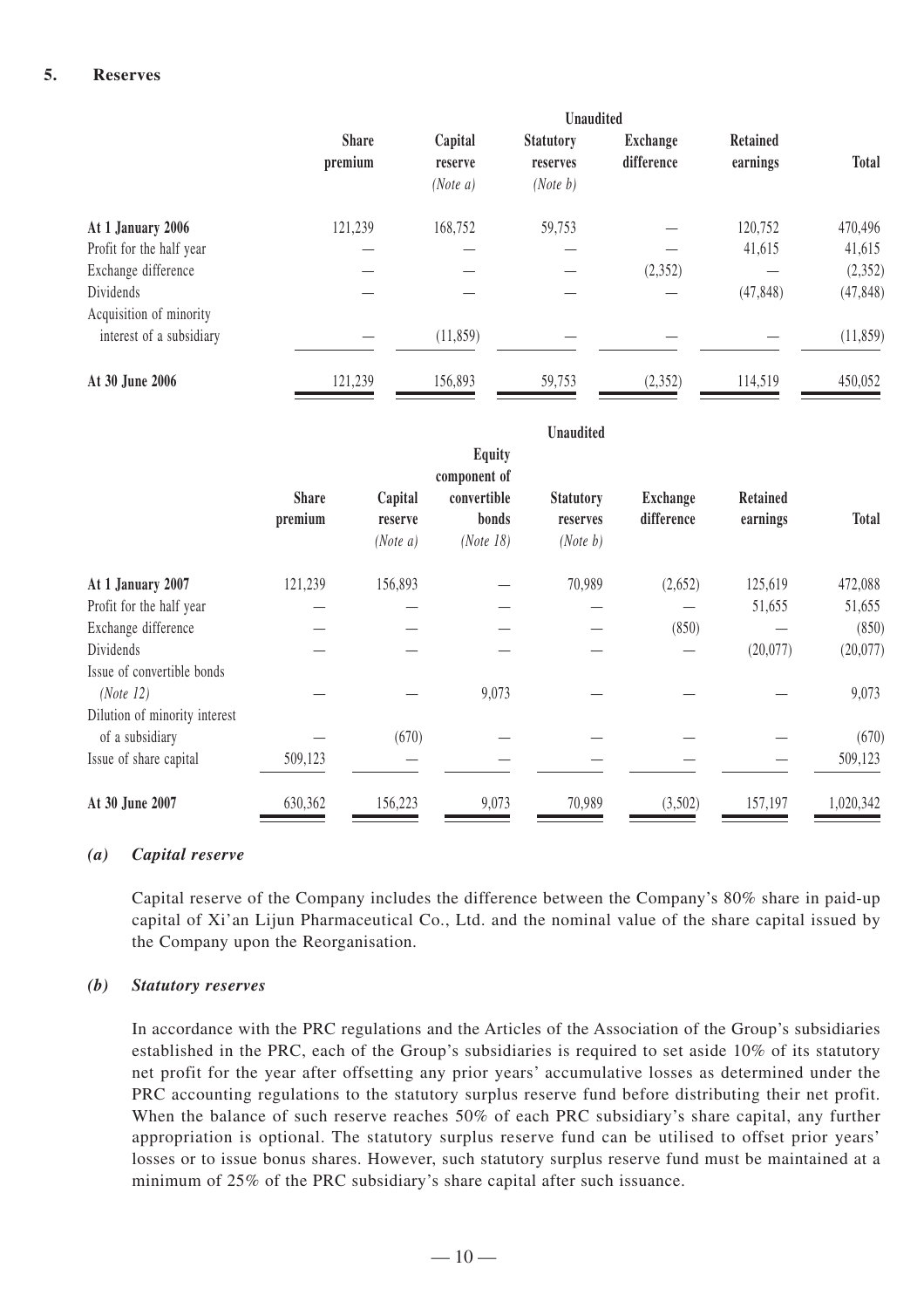In addition, each of the PRC subsidiaries is required to set aside 5% to 10% of its statutory net profit for the year to the statutory public welfare fund. The statutory public welfare fund is to be utilised to build or acquire capital items for the subsidiary's employees and cannot be used to pay off staff welfare expenses.

#### **6. Trade and bills payables**

The ageing analysis of trade and bills payables at respective balance sheet dates is as follows:

|                   |                  | As at       |  |  |
|-------------------|------------------|-------------|--|--|
|                   | 30 June          | 31 December |  |  |
|                   | 2007             | 2006        |  |  |
|                   | <b>Unaudited</b> | Audited     |  |  |
| Within 3 months   | 83,810           | 36,186      |  |  |
| 4 to 6 months     | 23,493           | 1,296       |  |  |
| 7 to 12 months    | 8,385            | 657         |  |  |
| 1 to 3 years      | 22,000           | 12,272      |  |  |
| More than 3 years | 1,790            | 1,781       |  |  |
|                   | 139,478          | 52,192      |  |  |

### **7. Operating profit**

The following items have been credited/charged to the operating profit during the interim period:

|                                                | Six months ended 30 June |           |  |
|------------------------------------------------|--------------------------|-----------|--|
|                                                | 2007                     | 2006      |  |
|                                                | <b>Unaudited</b>         | Unaudited |  |
| <b>Crediting</b>                               |                          |           |  |
| Reversal of impairment charge relating         |                          |           |  |
| to property, plant and equipment               |                          | (190)     |  |
| Write back of trade payables                   | (6, 374)                 |           |  |
| Gain on disposal of available-for-sale         |                          |           |  |
| financial assets                               | (14, 927)                |           |  |
| Investment income                              | (400)                    | (176)     |  |
| Charging                                       |                          |           |  |
| Write down of inventories                      | 1,880                    |           |  |
| Raw material and consumables used              | 170,046                  | 161,981   |  |
| Staff costs including directors' emoluments    | 50,478                   | 45,518    |  |
| Depreciation and amortisation                  | 15,515                   | 15,738    |  |
| Provision for impairment of receivables        | 314                      | 4,963     |  |
| Operating leases-rental expenses in respect of |                          |           |  |
| land use rights in the PRC                     | 2,782                    | 2,782     |  |
| Advertising expenses                           | 24,806                   | 34,580    |  |
| Research and development costs                 | 2,559                    | 3,561     |  |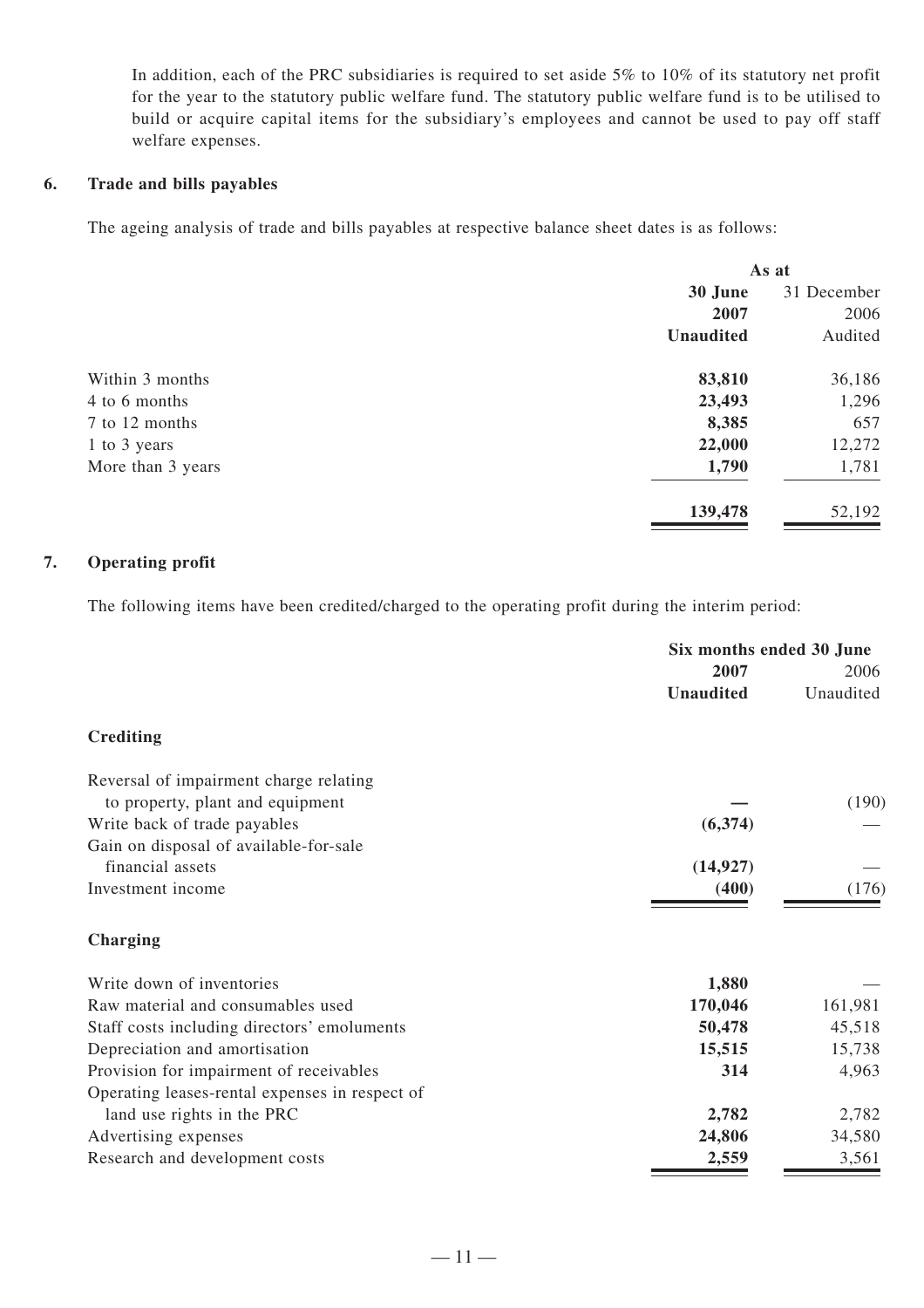#### **8. Income taxes**

The Company was incorporated in the Cayman Islands as an exempted company with limited liability under the Company Law of the Cayman Islands and, accordingly, is exempted from payment of the Cayman Islands income tax.

No Hong Kong profits tax was provided as the Group had no assessable profit in Hong Kong for the six months ended 30 June 2007.

In May 2005, the PRC Enterprise Income Tax ("EIT") rate of Xi'an Lijun Pharmaceutical Co., Ltd. has been approved to be 24%, which was effective from 1 January 2005. Being incorporated as foreign investment enterprise in PRC, Xi'an Lijun Pharmaceutical Co., Ltd. has obtained approvals in May 2005 from the relevant tax authorities in Xi'an, which is also effective from 1 January 2005, for their entitlement to exemption from EIT for the first two years and 50% reduction in EIT for the next three years, commencing from the first profitable year after offsetting all unexpired tax losses carried forward from the previous years in accordance with the relevant tax rules and regulations applicable to foreign investment enterprises in the PRC.

The PRC EIT rate of Shijiazhuang No.4 Pharmaceutical Co., Ltd. has been approved to be 24%, which was effective from 1 January 2005. Being incorporated as foreign investment enterprise in PRC, Shijiazhuang No. 4 Pharmaceutical Co., Ltd. has obtained approvals from the relevant tax authorities in Shijiazhuang, which is also effective from 1 January 2005, for their entitlement to exemption from EIT for the first two years and 50% reduction in EIT for the next three years, commencing from the first profitable year after offsetting all unexpired tax losses carried forward from the previous years in accordance with the relevant tax rules and regulations applicable to foreign investment enterprises in PRC. Shijiazhuang No. 4 Pharmaceutical Co., Ltd. began its tax holiday since 2005.

|                     | Six months ended 30 June |           |  |
|---------------------|--------------------------|-----------|--|
|                     | 2007                     | 2006      |  |
|                     | Unaudited                | Unaudited |  |
| Current income tax  | 8,880                    |           |  |
| Deferred income tax | 819                      | (273)     |  |
|                     | 9,699                    | (273)     |  |

#### **9. Earnings per share**

Basic earnings per share is calculated by dividing the profit attributable to equity holders of the Company of RMB51,655,000 by the weighted average number of 1,458,577,350 ordinary shares in issue (after subdivision (Note 13(b))) during the period.

The comparative basic earnings per share is calculated by dividing the profit attributable to equity shareholders of the Company of RMB 41,615,000 by an aggregate of 1,452,500,000 shares (after subdivision (Note  $13(b))$ ).

Diluted earnings per share is calculated adjusting the weighted average number of ordinary shares outstanding to assume conversion of all dilutive potential ordinary shares. The Company has only one category of dilutive potential ordinary shares: convertible bonds. The convertible bonds are assumed to have been converted into ordinary shares, and the net profit is adjusted to eliminate the interest expense.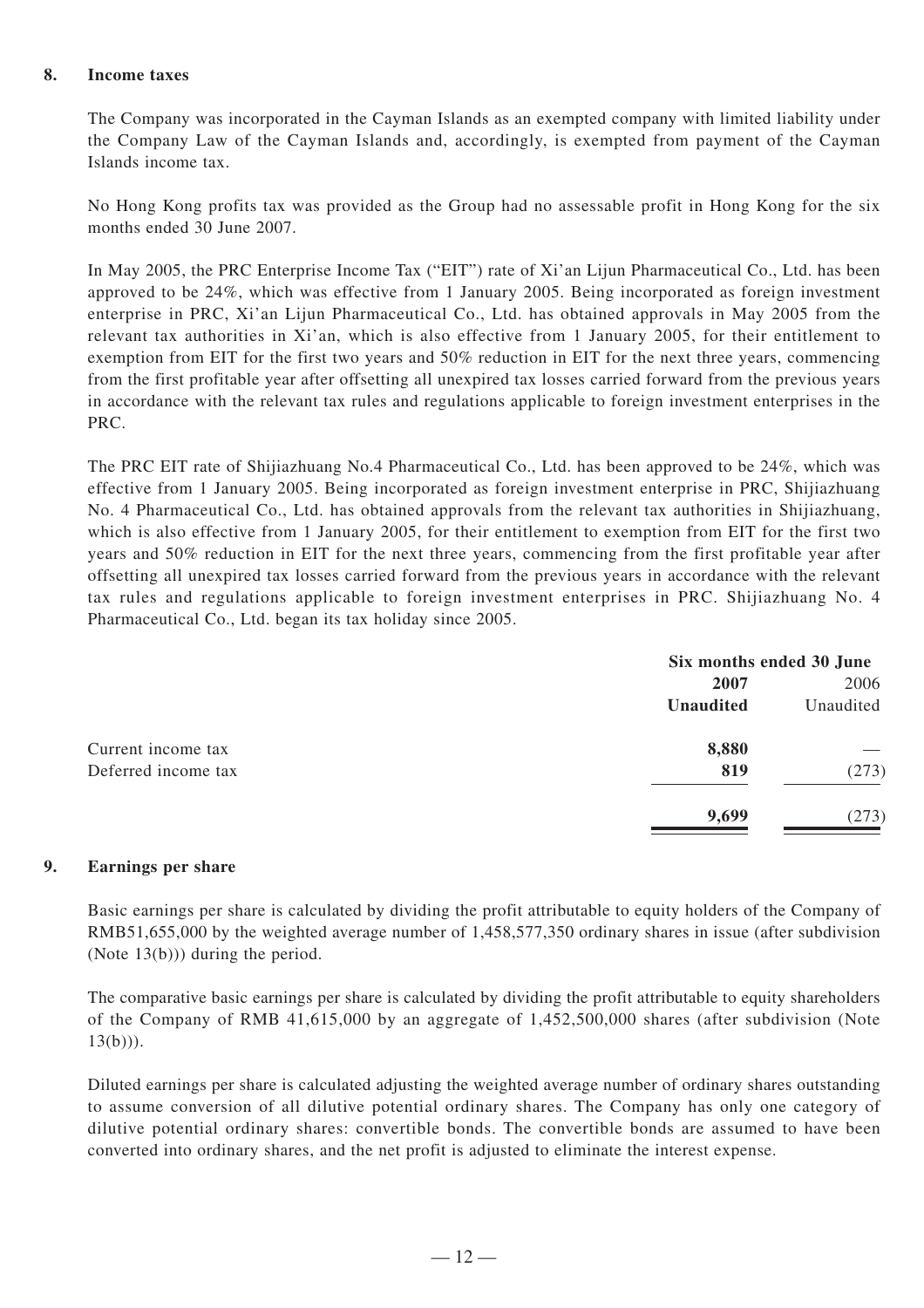| Six months ended 30 June |           |  |
|--------------------------|-----------|--|
| 2007                     | 2006      |  |
| <b>Unaudited</b>         | Unaudited |  |
| 51,655                   | 41,615    |  |
| 1,159                    |           |  |
| 52,814                   | 41,615    |  |
|                          |           |  |
| 1,458,577                | 1,452,500 |  |
|                          |           |  |
|                          |           |  |
| 196,027                  |           |  |
|                          |           |  |
| 1,654,604                | 1,452,500 |  |
| 0.032                    | 0.029     |  |
|                          |           |  |

#### **10. Dividends**

A dividend in respect of the six months ended 30 June 2007 of HK\$0.01 per share, amounting to a total dividend of HK\$20,074,000 (30 June 2006: HK\$20,335,000), was proposed by the directors on 10 September 2007. This condensed consolidated financial information does not reflect this dividend payable.

### **11. Business combination**

On 29 June 2007, the Company carried out a related party transaction with CMP Group Limited to acquire 100% of the share capital of New Orient, which is engaged in manufacture and distribution of pharmaceutical products.

Details of net assets acquired and goodwill are as follows:

|                                                  | <b>Unaudited</b> |
|--------------------------------------------------|------------------|
| Purchase consideration:                          |                  |
| — cash paid                                      | 186,110          |
| — share issued                                   | 519,842          |
| — direct costs relating to the acquisition       | 12,417           |
| — cash paid for shareholder's loan of acquiree   | (10, 994)        |
| Total purchase consideration                     | 707,375          |
| - fair value of net identifiable assets acquired | (301, 266)       |
| Goodwill                                         | 406,109          |

The goodwill is attributable to New Orient Group's market position and profitability and the significant synergies expected to arise after its acquisition by the Group.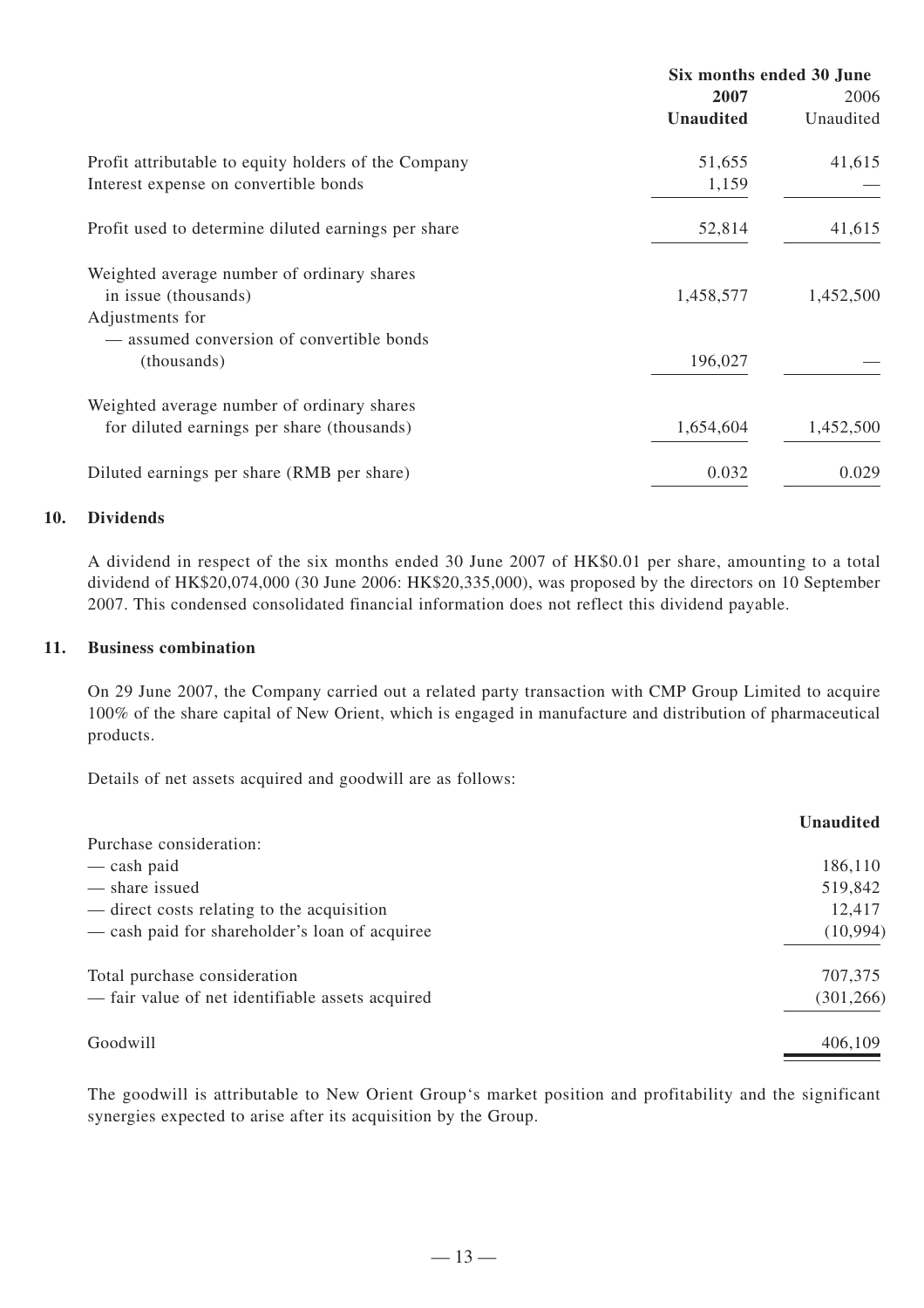The assets and liabilities arising from the acquisition are as follows:

|                                                            | <b>Fair value</b> | Acquiree's<br>carrying<br>amount |
|------------------------------------------------------------|-------------------|----------------------------------|
|                                                            | <b>Unaudited</b>  | <b>Unaudited</b>                 |
| Land use rights                                            | 60,565            | 24,532                           |
| Property, plant and equipment                              | 267,879           | 249,773                          |
| Customer base (included in intangibles)                    | 60,340            |                                  |
| Trademarks (included in intangibles)                       | 44,360            |                                  |
| Other intangible assets                                    | 146               | 146                              |
| Deferred income tax assets                                 | 1,027             | 1,027                            |
| Inventories                                                | 39,851            | 39,851                           |
| Trade and bills receivables                                | 75,148            | 75,148                           |
| Prepayments, deposits and other receivables                | 14,731            | 14,731                           |
| Restricted cash                                            | 4,474             | 4,474                            |
| Cash and cash balances                                     | 33,472            | 33,472                           |
| Long-term bank borrowings                                  | (10,000)          | (10,000)                         |
| Long-term payables                                         | (1,229)           | (1,229)                          |
| Deferred income tax liabilities                            | (38, 182)         |                                  |
| Shareholder's loans                                        | (10, 953)         | (10, 953)                        |
| Trade and bills payables                                   | (73,680)          | (73,680)                         |
| Deposits and advance receipts from customers               | (2,100)           | (2,100)                          |
| Accruals and other payables                                | (15,746)          | (15,746)                         |
| Income tax payable                                         | (3,077)           | (3,077)                          |
| Short-term bank borrowings                                 | (130,600)         | (130,600)                        |
| Current portion of long-term bank borrowings               | (15,000)          | (15,000)                         |
| Current portion of long-term payables                      | (160)             | (160)                            |
| Net identifiable assets acquired                           | 301,266           | 180,609                          |
| Outflow of cash to acquire business, net of cash acquired: |                   |                                  |
| $-$ cash consideration                                     |                   | 186,110                          |
| - cash paid for direct costs relating to the acquisition   |                   | 2,068                            |
| - cash and cash equivalents in subsidiary acquired         |                   | (33, 472)                        |
| Cash outflow on acquisition                                |                   | 154,706                          |

### **12. Convertible bonds**

On 30 May 2007, the Company issued RMB160,000,000 Zero Coupon Convertible Bonds (the "Bonds"). Unless previously redeemed, converted or purchased and cancelled as provided in the terms and conditions of the Bonds. The Company has to redeem the Bond at 121.1547 per cent of its principal amount on 30 May 2010. The Bonds would be converted at initial conversion price of HK\$4.15 per share at a fixed exchange rate of HK\$1 to RMB0.98339.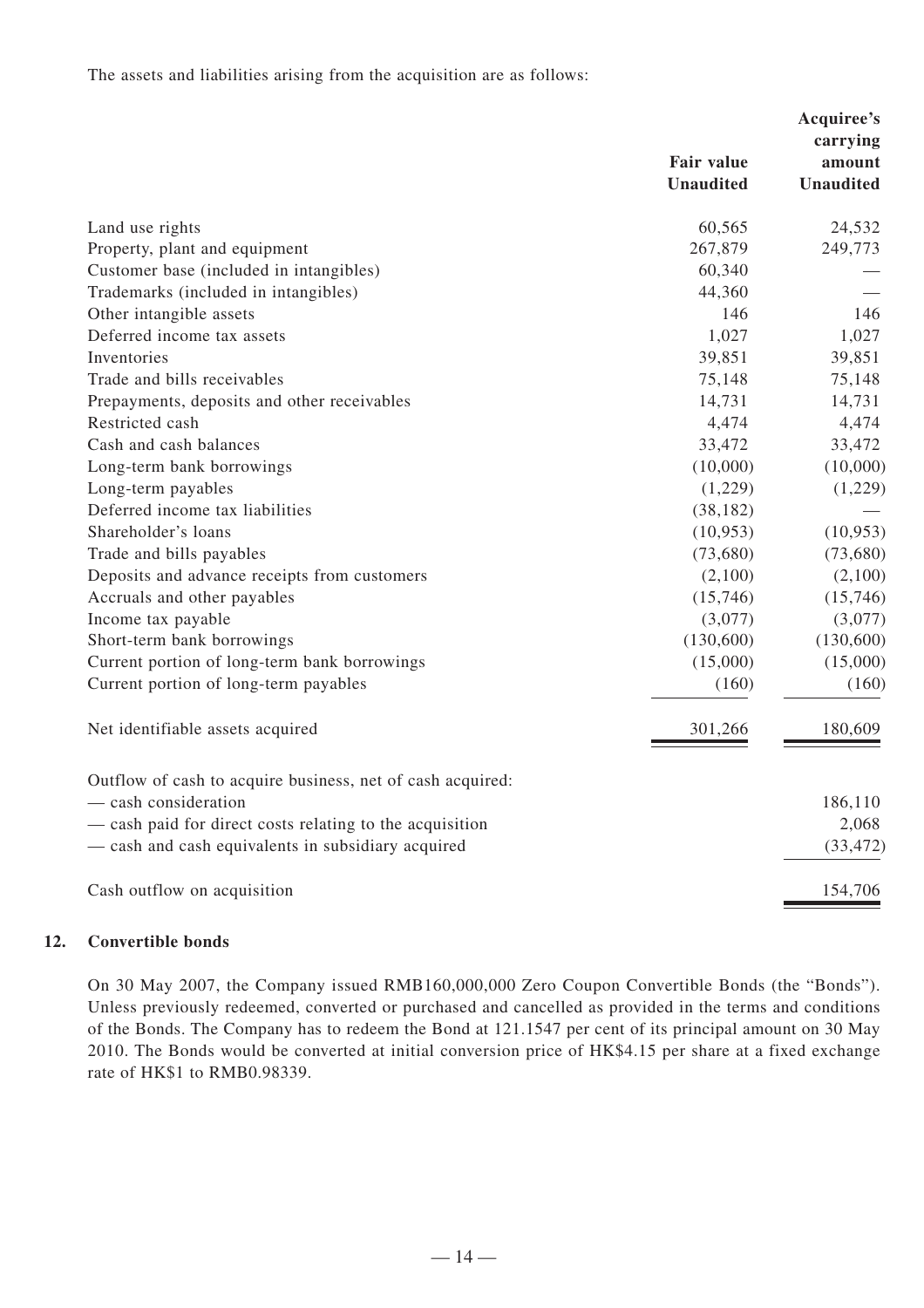The Bonds may be redeemed at the option of the Company in whole, but not in part, in accordance with terms and conditions of the Bonds at a redemption price equal to the early redemption amount.

The holders of the Bonds will have the right to require the Company to redeem all or some of the Bonds at equivalent of their early redemption amount following the occurrence of: (i) when the shares of the Company cease to be listed or admitted to trading on the Stock Exchange; or (ii) when there is a change of control in the Company.

The early redemption amount of a Bond is determined at a gross yield of 6.5% per annum, calculated on a semi-annual basis.

The fair values of the liability component and the equity conversion component were determined upon the issuance of the convertible bonds.

The fair value of the liability component, included in non-current liabilities, was calculated using a market interest rate for an equivalent non-convertible bond. The residual amount, representing the value of equity conversion component, is included in shareholders' equity as reserves.

|                                                             | <b>30 June 2007</b><br><b>Unaudited</b> |
|-------------------------------------------------------------|-----------------------------------------|
| Initial recognition:                                        |                                         |
| - Face value of convertible bond issued                     | 160,000                                 |
| - Equity conversion component net of deferred tax liability | (9,073)                                 |
| - Deferred income tax liabilities                           | (1, 924)                                |
| — Issuing expenditure                                       | (2,128)                                 |
| Liability component at 30 May 2007                          | 146,875                                 |
| Interest expense                                            | 1,159                                   |
| Liability component at 30 June 2007                         | 148,034                                 |

The carrying amount of the liability component of the convertible bond reflects its current fair value.

Interest on the bond is calculated on the effective yield basis by applying the effective interest rate for an equivalent non-convertible bond to the liability component of the convertible bond.

#### **13. Events after the balance sheet date**

#### *(a) Conversion of convertible bonds*

Subsequent to the period ended 30 June 2007, the Bonds amounting to RMB4,000,000 were converted to 980,134 of ordinary shares of the Company at the fixed exchange rate of HK\$1 to RMB0.98339 and fixed conversion price of HK\$4.15.

#### *(b) Share subdivision of share capital*

Pursuant to the resolutions passed at the extraordinary general meeting held on 28 August 2007, every one existing issued and unissued shares of HK\$0.10 each in the capital of the Company was subdivided into five shares of HK\$0.02 each with effect from 29 August 2007 and the subdivided shares should rank pari passu in all respects with each other and had the rights and privileges and were subject to the restrictions contained in the Articles of Association of the Company.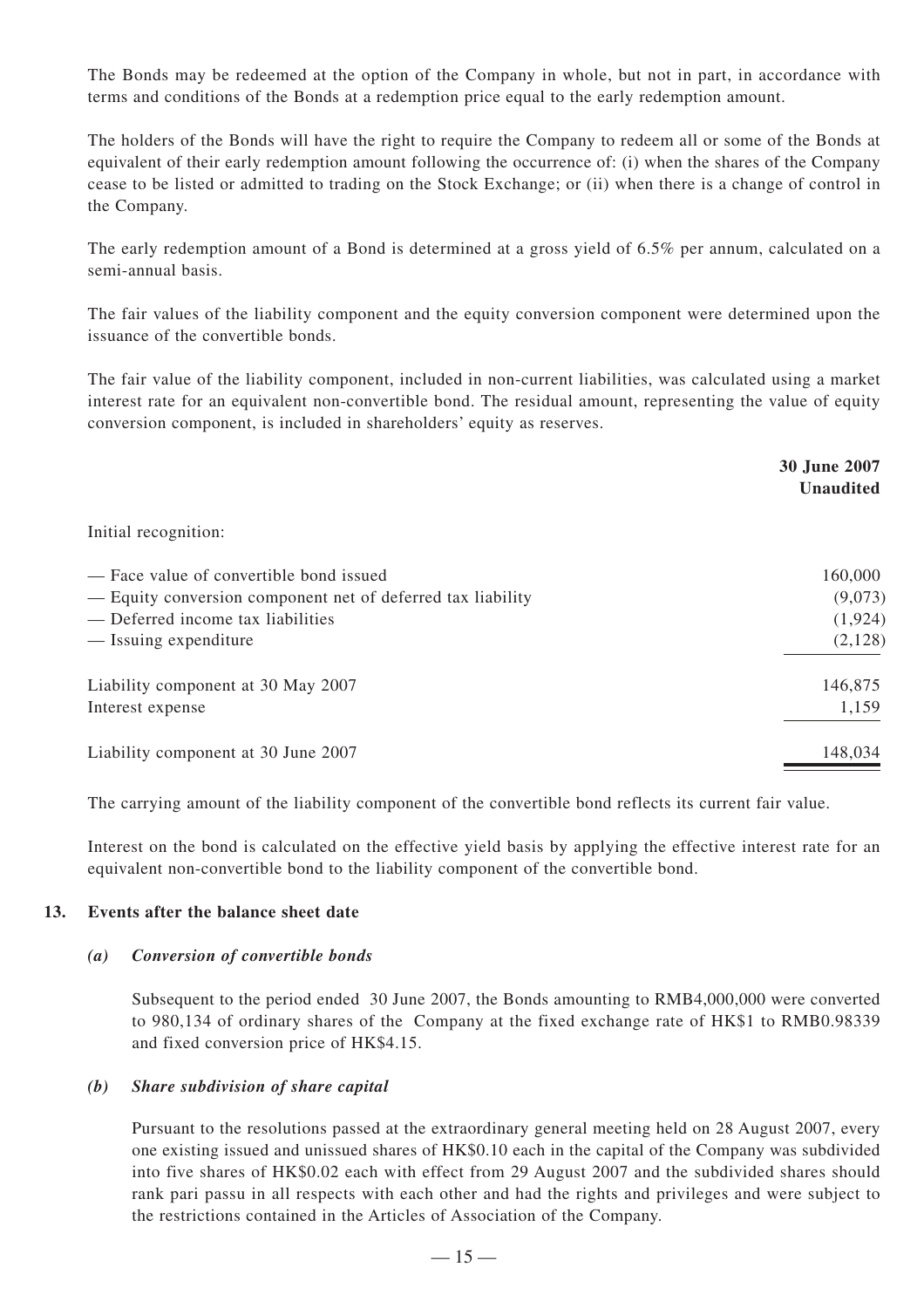# **LIQUIDITY AND FINANCIAL RESOURCES**

The Group primarily finances its working capital and other capital requirements by net cash generated from operating activities and resorts to external financing including both long-term and short-term borrowings from time to time in case the operating cashflow is insufficient to meet the capital requirements.

As at 30 June 2007, the cash and cash equivalents of the Group (including the New Orient Group acquired on 29 June 2007) aggregated to RMB149,035,000 (31 December 2006: RMB167,387,000), comprising RMB54,876,000 (31 December 2006: RMB46,469,000) of cash and cash equivalents denominated in Hong Kong dollars, RMB93,749,000 (31 December 2006: RMB116,068,000) in RMB and RMB410,000 (31 December 2006: RMB4,850,000) in other currencies.

As at 30 June 2007, the Group (including the New Orient Group acquired on 29 June 2007) has restricted deposits amounted to RMB37,443,000 (31 December 2006: RMB16,248,000) as guarantee of the bank borrowings.

Bank borrowings of the Group (including the New Orient Group acquired on 29 June 2007) amounted to RMB348,142,000 (31 December 2006: RMB209,376,000) as at 30 June 2007, comprising RMB93,542,000 (31 December 2006: RMB80,376,000) of bank borrowings denominated in Hong Kong dollars and RMB254,600,000 (31 December 2006: RMB129,000,000) in RMB.

Gearing ratio of the Group (including the New Orient Group acquired on 29 June 2007) (defined as total liabilities divided by total assets) decreased from 45.1% as at 31 December 2006 to 44.6% as at 30 June 2007.

Current ratio of the Group (including the New Orient Group acquired on 29 June 2007) (defined as current assets divided by current liabilities) decreased from 1.43 as at 31 December 2006 to 1.1 as at 30 June 2007.

# **INTEREST RATE AND FOREIGN EXCHANGE RISK**

Substantially all of the Group's businesses are operated in the PRC and are denominated in RMB while a small portion of which is denominated in US dollar or HK dollar. Therefore, interest rate and foreign exchange risk is insignificant.

# **PLEDGE OF ASSETS**

As at 30 June 2007, bank deposits of HK\$20,509,000 and the Group's land use rights, property & plant and machinery & equipment with the net book amount of approximately RMB54,975,000, RMB92,934,000 and RMB132,637,000 respectively were pledged as collateral for the Group's bank borrowings.

### **CONTINGENT LIABILITIES**

As at 30 June 2007, the Group did not have any material contingent liabilities.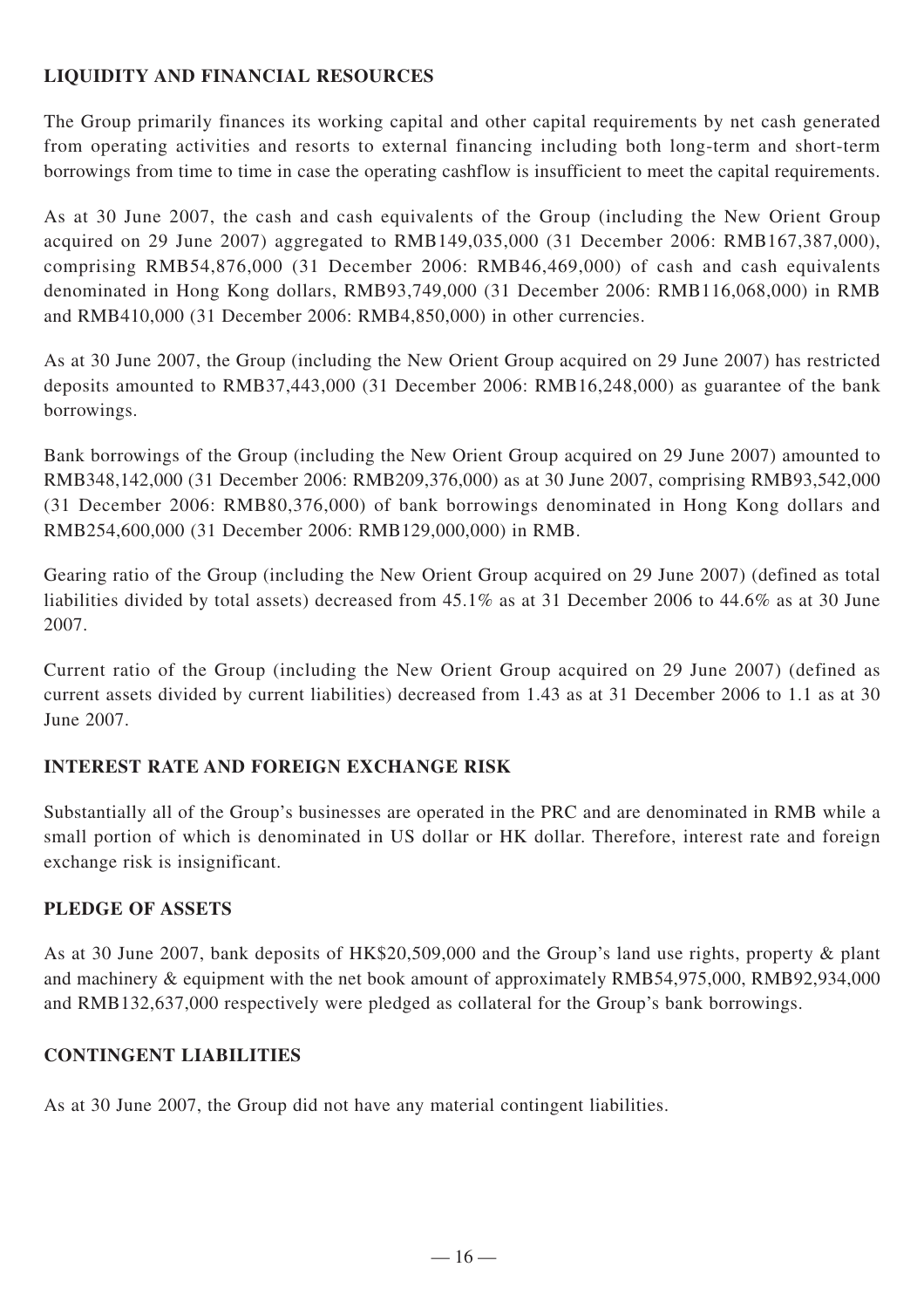### **INTERIM DIVIDEND**

The Directors resolved to pay on 2 November 2007 an interim dividend of HK\$0.01 per share (amounting to a total of approximately HK\$20,074,000) for the six months ended 30 June 2007 to the shareholders named in the register of members of the Company on 5 October 2007. The interim dividend represents a payout rate of 38% of net profit attributable to the equity holders of the Company for the six months ended 30 June 2007.

## **PURCHASE, SALE OR REDEMPTION OF SECURITIES**

The Company has not redeemed any of its Shares during the year. Save as the allotment and issuance of 110,000,000 shares of the Company with par value of HK\$0.1 in relation to acquisition of New Orient, neither the Company nor any of its subsidiaries has purchased or sold any of the Company's listed securities for the six months ended 30 June 2007.

# **ACQUISITION OF THE ENTIRE ISSUED SHARE CAPITAL AND THE SHAREHOLDER'S LOAN OF NEW ORIENT INVESTMENTS LIMITED ("ACQUISITION OF NEW ORIENT")**

On 25 March 2007, the Company entered into an acquisition agreement with CMP Group Limited ("CMP") as vendor and China Pharmaceutical Company Limited ("CPCL") as guarantor of the vendor pursuant to which the Company had agreed to purchase and CMP had agreed to sell the entire interests in, and a shareholder loan of, its wholly owned subsidiary New Orient Investments Limited ("New Orient").

The Acquisition of New Orient constitutes a major transaction of the Company under Rules 14.06(3) of the Listing Rules. As Mr. Qu Jiguang is an independent non-executive Director and also the ultimate controlling shareholder of CMP, the entering into of the acquisition agreement constitutes a connected transaction of the Company under Chapter 14A of the Listing Rules. The acquisition agreement is therefore subject to approval of the independent shareholders at an extraordinary general meeting.

The Acquisition of New Orient was approved by independent shareholders at an extraordinary general meeting held on 26 June 2007 and was completed on 29 June 2007. Total consideration of the acquisition was HK\$510,000,000 which was satisfied by the Company in the following manner:

- (i) HK\$319,000,000 was paid by the Company by way of the allotment and issued of 110,000,000 shares of the Company with par value of HK\$0.10 ("Consideration Shares") to CPCL, which held 55.14% interest of CMP.
- (ii) Cashier orders amounted HK\$101,852,000 were paid to CPCL.
- (iii) Cashier orders amounted HK\$89,148,000 were paid to Bowley Limited, which held 17.48% interest of CMP.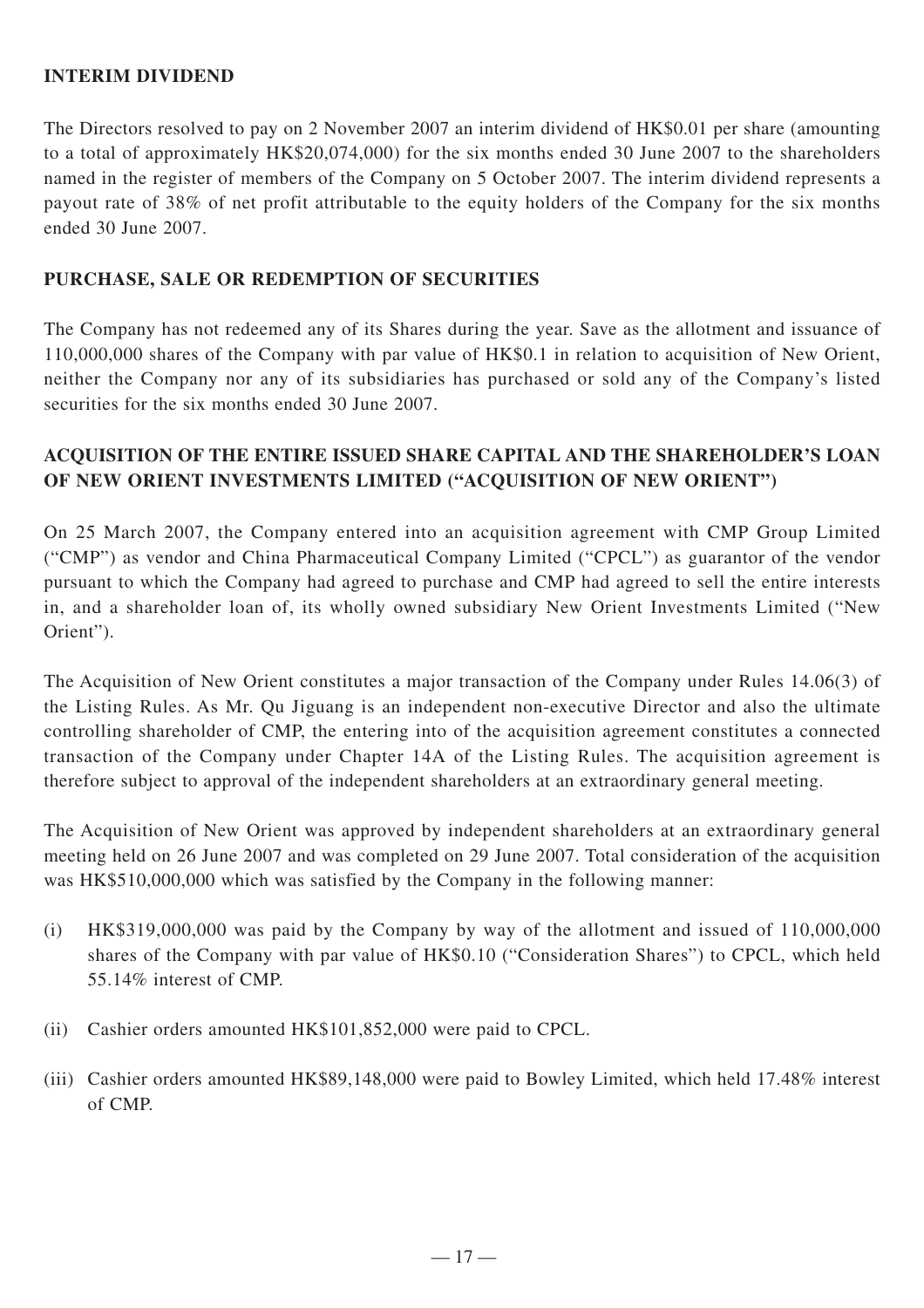CPCL has guaranteed to the Company that the audited consolidated net profit of the New Orient together with its subsidiaries ("New Orient Group") for the financial year ending 31 December 2007 will not be less than RMB70,000,000 or CPCL will compensate the shortfall on a dollar-for-dollar basis. CPCL has placed 10,000,000 shares among the 110,000,000 Consideration Shares with the Company as security for the profit guarantee in accordance with the acquisition agreement.

Shareholders may refer to the announcement of the Company dated 30 March 2007 and circular dated 10 June 2007 for the details of the acquisition.

Following the completion of the acquisition of the New Orient, Mr. Qu Jiguang, an independent nonexecutive Director was no longer being independence to the Company. He was re-designated as an executive Director and Mr. Wang Yibing was appointed as an independent non-executive Director on 26 July 2007.

# **ZERO COUPON CONVERTIBLE BONDS DUE 2010 ("BONDS")**

On 16 May 2007, the Company entered into a subscription agreement with ABN ARMO Bank N.V. ("ABN"), pursuant to which ABN agreed to subscribe and pay for, or to procure subscribers to subscribe and pay for, the Bonds with an aggregate principal amount of RMB160 million.

Based on an initial Conversion Price of HK\$4.15 and assuming full conversion of the Bonds at the initial Conversion Price with a fixed exchange rate of HK\$1 = RMB0.98339, the Bonds will be convertible into 39,205,419 shares (subject to adjustment) of the Company with par value of HK\$0.10 each ("Shares"), representing approximately 9.79% of the issued share capital of the Company as at 30 June 2007 and approximately 8.92% of the enlarged issued share capital of the Company. The Shares to be issued upon conversion of the Bonds will rank pari passu in all respects with the Shares then in issue on the relevant conversion date.

The net proceeds from the issue of Bonds amounted to approximately HK\$160,000,000, were used as to approximately HK\$121,000,000 for partial payment of the consideration of the acquisition of New Orient and the balance for general working capital of the Group.

On 28 August 2007, shareholders of the Company had approved that each share of the Company with par value of HK\$0.1 be subdivided into 5 shares with par value of HK\$0.02 with effect from 29 August 2007, Conversion Price of the Bonds was adjusted to HK\$0.83 following the share subdivision.

Shareholders may refer to the announcement of the Company dated 17 May 2007, 18 May 2007 and 28 August 2007 for the details of the Bonds. Completion of the subscription agreement took place on 30 May 2007. As at 30 June 2007, no Shares were issued in relation to conversion of Bonds.

# **COMPLIANCE WITH THE CODE ON CORPORATE GOVERNANCE PRACTICES AND MODEL CODE**

The Company has complied with the requirements of the Code on Corporate Governance Practices as set out in Appendix 14 of the Listing Rules of the Stock Exchange during the period.